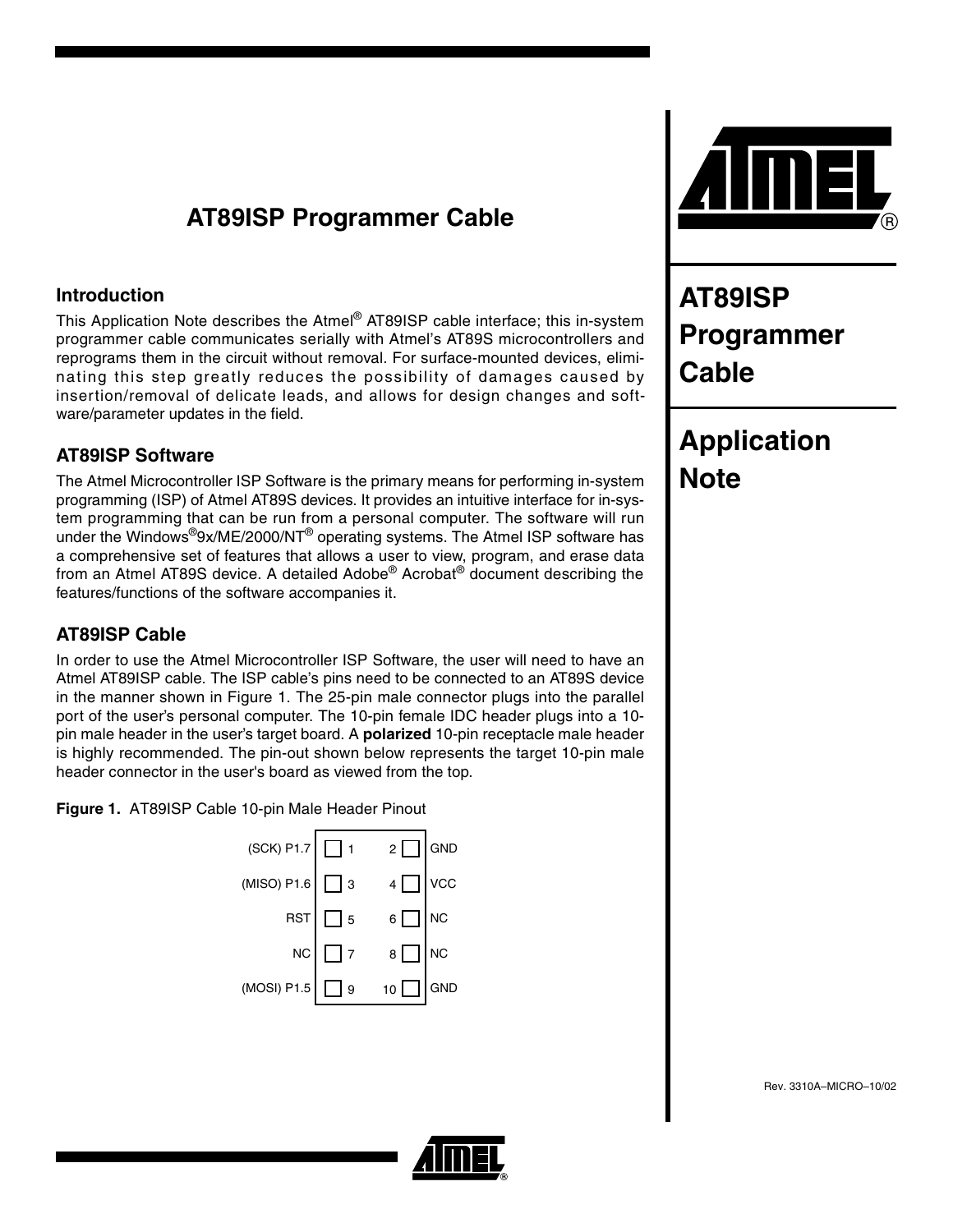

**Connection** The correct way to connect the female header end of the AT89ISP cable to the 10-pin receptacle male header is to align the connector "arrow" towards pin 1, as illustrated in [Figure 2](#page-1-0). On the cable casing end, make sure the connector "arrow" sits visible next to the side of the small PC board (not away from it).

<span id="page-1-0"></span>**Figure 2.** Proper Cable Alignment



**Table 1.** ATMEL AT89ISP Cable Pinout

| Pin     | Name         | <b>Comment</b>             |
|---------|--------------|----------------------------|
|         | <b>SCK</b>   | Serial Clock               |
| 3       | <b>MISO</b>  | Master In - Slave Out      |
| 4       | $V_{\rm CC}$ | <b>Target Power Supply</b> |
| 5       | <b>RST</b>   | <b>Target MCU Reset</b>    |
| 9       | <b>MOSI</b>  | Master Out - Slave In      |
| 2, 10   | <b>GND</b>   | <b>Common Ground</b>       |
| 6, 7, 8 | <b>NC</b>    | No Connection              |

**Figure 3.** AT89ISP Target Board Sample Connection



**Voltage Levels** The AT89ISP cable requires a regulated DC supply from the user target board. The cable should operate correctly between the specified operating voltage limits. The current operating  $V_{CC}$  voltage range for the AT89ISP cable is 3.3V to 5.5V.

# **<sup>2</sup> AT89ISP Programmer Cable**